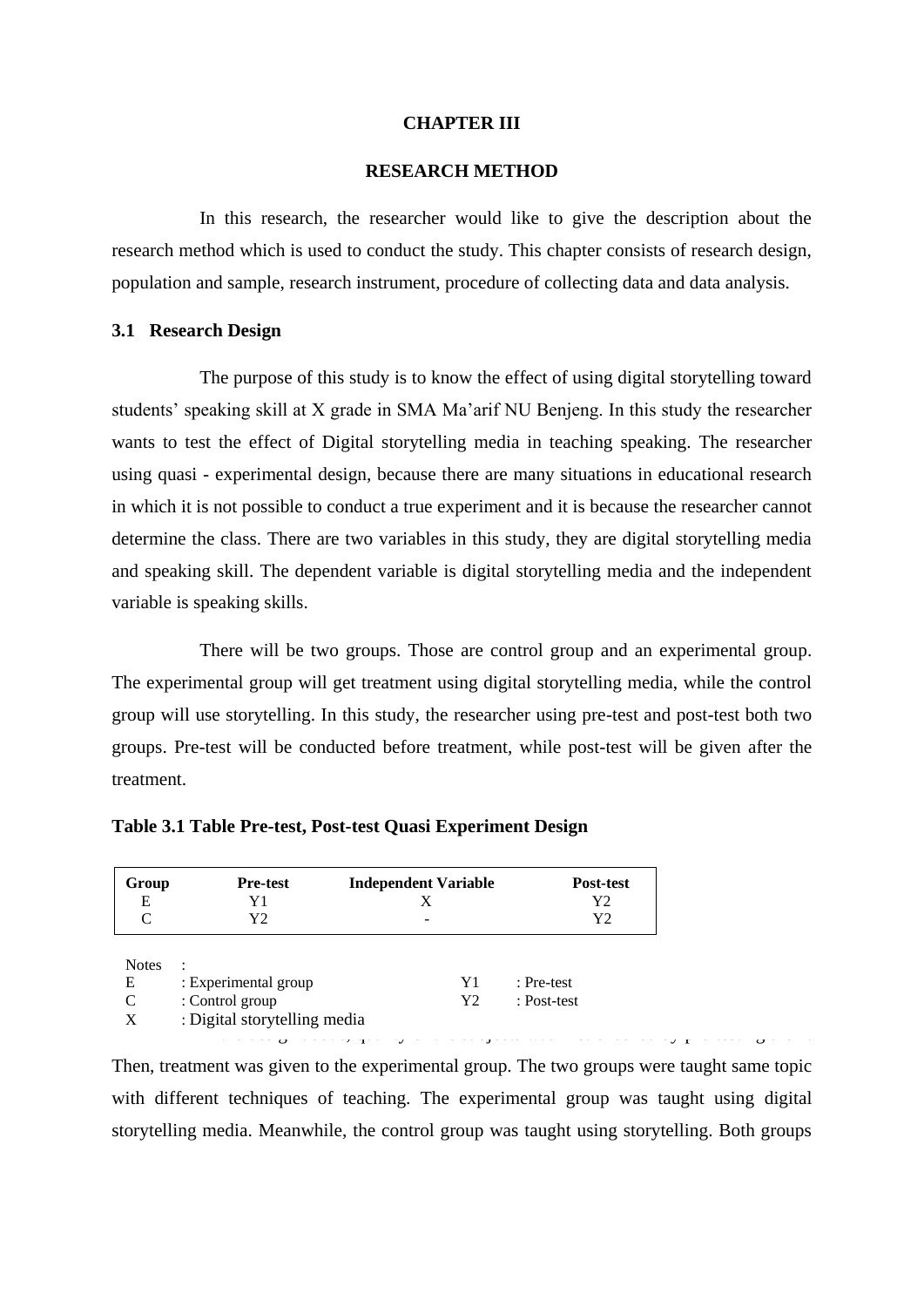got the same materials of learning. Pre-test and post-test were given to them. The result was computed statistically.

### **3.2 Population and Sample**

# **3.2.1 Population**

The population of this research was X grade students in SMA Ma'arif NU Benjeng in second semester 2017/2018 academic year which consist of 40 students with 2 classes.

# **3.2.2 Sample**

The researcher used quasi – experimental research design. Sample is the part of the population that you really want to survey. McmMillan and Schumacher (1984:32), state that the sample is a group of subjects had chosen from the population. The researcher uses population sampling technique because X grade students only consist of 2 classes, so the researcher takes population sampling technique. For the sample, researcher takes two classes which have same average score, that consist of X-IPA (experimental group) who were taught by using creative digital storytelling with 20 students and X-IPS (control group) who were taught by using storytelling with 20 students.

#### **3.3 Data Collection**

In this study, the researcher collects the data from speaking test by conducting pre-test before treatment is given to experimental group and control group. After pre-test the researcher gives treatments for four times. Then, the researcher gives post-test to know the effect of digital storytelling media in students speaking skills at X grade of Senior High School students. After that, the researcher collects the data from students' pre-test and posttest score. Then, the researcher begins to analyze the data using independent t-test.

# **3.3.1 Research Instrument**

The main instrument used in this research will be speaking test. To reach the goal of this study, the writer must construct suitable test. She must choose type of test and arrangement of test. There are two tests use by the researcher. Those are pre-test and posttest. Pre-test and post-test will be conducted to the Senior High School students. It is to find out whether they make progress in the speaking ability or not. The researcher designed of pre-test different from post-test, but the tests are still equal in the term of topic and item. The researcher designed speaking test by herself from book sources of the school and the internet. The selection of pre-test and post-test adapted with the syllabus at ten grades with focus on speaking skill. The test can be elaborated as follows: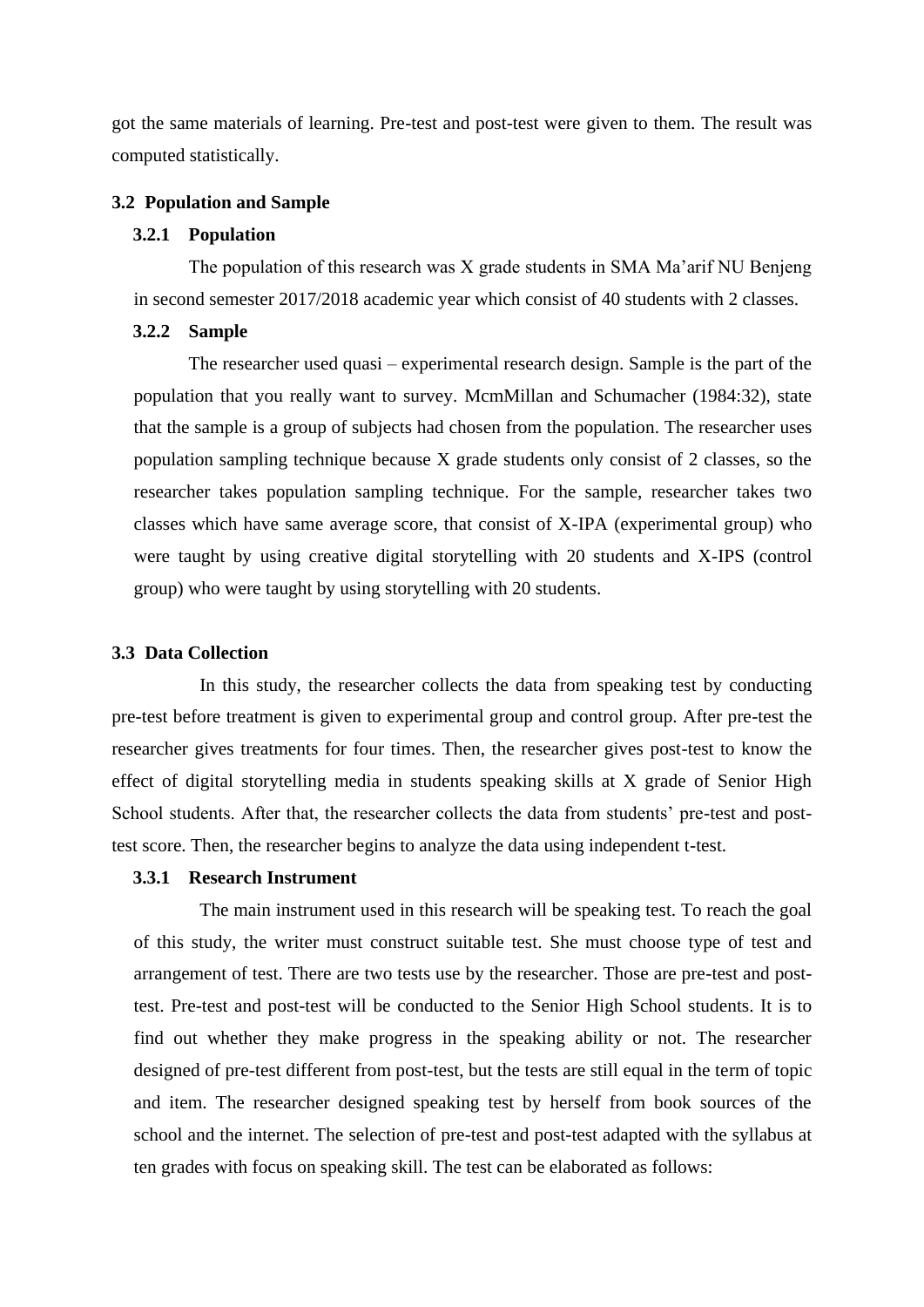### **3.3.1.1 Test**

There are two tests which used by researcher namely pre-test and post-test. It is given to experimental and control group to know any progress or not in their speaking ability. Researcher develops the test based on their syllabus which focuses on speaking skill.

### a. Pre-test

Pre-test is done by experimental and control group. It is conducted for knowing the previous student's ability on speaking skills. Pre-test will be given before the implementation of digital storytelling media in learning English, because the test is oral test that aims to find out the reaction and response of the students. Every student will come to tell the story in front of the class. Both of experimental and control class got this test.

### b. Post-test

In the post test, post-test was also done by experimental and control group. The procedure of post-test has same procedure with the pre-test, but in the post-test was conducted after giving all the treatment only in the experimental group. It measured the result of this treatment success or not. The item and topic of post-test are same with the items and topic given to the experimental and control group in post-test.

The speaking test contained 4 items. The selection test was adopted with a syllabus of Senior High School X grade in second semester. Treatment will be conducted for six meetings in which meeting will be last for 2x45 minutes. First meeting, students will be given pre-test activity. Second meeting until seventh meeting, students will get treatment using digital storytelling media in speaking skills. The last meeting will be a post –test activity.

# **3.3.1.2 Validity**

Validity is how far the instrument measures the test item for the students. Before conducting of the test as an instrument of the research, the test should be tried out in terms of its validity. There are three types of validity, they are content, predictive and construct. To test the content validity, the researcher compared the content of the instrument the subject based on English curriculum and syllabus. After comparing the all items, the researcher can conduct the test for pre-test and post-test.

# **3.3.1.3 Reliability**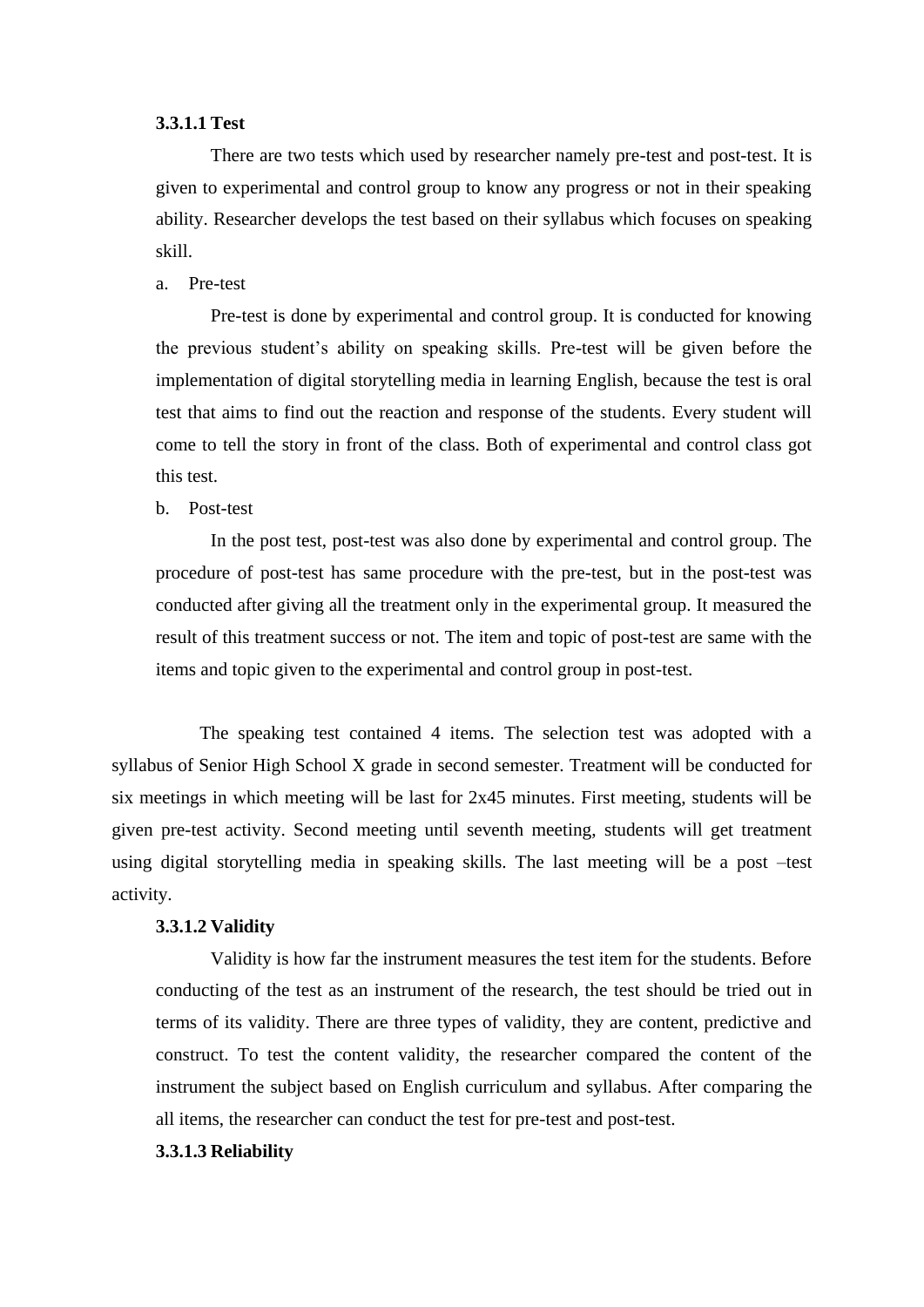Reliability is a necessary characteristic of any good test, for it is valid at all, a test must first be reliable as a measuring instrument (Heaton, 1988). In this study, the researcher adopted rubric from Harris (2013) to use scoring rubric. So, this reliability was measuring the rubric was valid or not in this research. The researcher did try out in the X-IPA and X-IPS. Based on the result of trying out for pre-test and post-test, researcher found that both of pre-test and post-test were reliable. It was shown from the result of test items reliability in scoring rubric after try out. The all aspects in scoring rubric had covered criteria of students speaking skills.

### **3.3.1.4 Scoring Rubric**

This study uses scoring technique based on the standard criteria of speaking performance. The scoring guide used the method of analytical and was chosen because it was ideally suited to the classroom situation. According to Brown (2004) there are some criteria that used to measure student's speaking ability such as; pronunciation, grammar, vocabulary, fluency and comprehension. From those some criteria, they have each score and the name is rating scale. It used to help give score for students. The researcher uses analytical scoring rubric that has been created with several modifications such as add the weight of each aspect, change the rating scale, and add detail indicator. The students speaking performance were assessed using a scoring rubric proposed by Harris Nguyen (2013). Whereas, the researcher divides the scoring grade into for criteria, they are: excellent if they get  $90 - 100$ , very good if they get  $70 -$ 89, good if they get  $50 - 69$  and fair if they get  $< 50$ . The rubric shown in the following table.

| N <sub>0</sub> | Aspect       | <b>Score</b> | Criteria                                               |  |
|----------------|--------------|--------------|--------------------------------------------------------|--|
| 1.             | Content $&$  | Excellent    | The students always have accurate content, very        |  |
|                | organization | $90 - 100$   | clear information and well organization.               |  |
|                | 15%          | Very good    | The students are essentially accurate content, clear   |  |
|                |              | $70 - 89$    | information and organized.                             |  |
|                |              | Good         | The students see unclear content and information in    |  |
|                |              | $69 - 50$    | most of the time but organized.                        |  |
|                |              | Fair         | The students see not relevant content and poorly       |  |
|                |              | < 50         | organized.                                             |  |
| 2.             | Word choice  | Excellent    | students<br>choice<br>The<br>contributes<br>word<br>to |  |
|                | 20%          | $90 - 100$   | effectiveness of the speech and students<br>se         |  |
|                |              |              | appropriate vocab.                                     |  |
|                |              | Very good    | The students use good word choice and a half of the    |  |
|                |              | $70 - 89$    | audience seems understand and students se several      |  |
|                |              |              | inappropriate vocab.                                   |  |
|                |              | Good         | The students use inappropriate word choice, so the     |  |
|                |              | $69 - 50$    | audience seems confused at time and students se        |  |

### **Table 3.3.1.4 Scoring Rubric**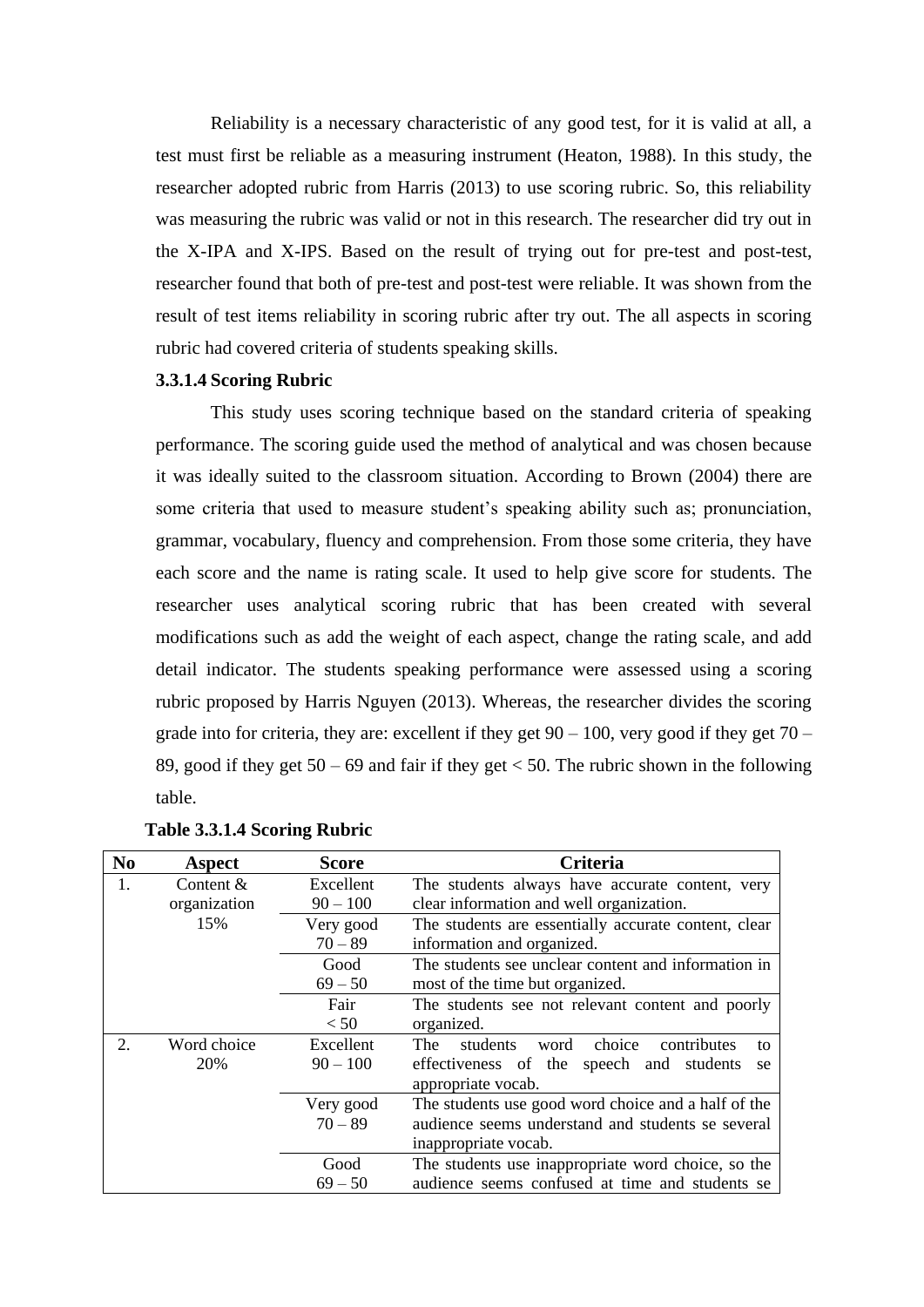|    |               |            | many inappropriate vocab.                           |  |  |
|----|---------------|------------|-----------------------------------------------------|--|--|
|    |               | Fair       | The students have poor word choice and use wrong    |  |  |
|    |               | < 50       | vocab.                                              |  |  |
| 3. | Grammar       | Excellent  | There isn't mistake is using grammar.               |  |  |
|    | 15%           | $90 - 100$ |                                                     |  |  |
|    |               | Very good  | There are some mistakes in using grammar.           |  |  |
|    |               | $70 - 89$  |                                                     |  |  |
|    |               | Good       | Almost of the grammar is wrong.                     |  |  |
|    |               | $69 - 50$  |                                                     |  |  |
|    |               | Fair       | All the grammar is totally wrong.                   |  |  |
|    |               | < 50       |                                                     |  |  |
| 4. | Pronunciation | Excellent  | Speaking<br>with<br>pronunciation<br>correct<br>and |  |  |
|    | 25%           | $90 - 100$ | understandable.                                     |  |  |
|    |               | Very good  | Speaking with several incorrect pronunciation but   |  |  |
|    |               | $70 - 89$  | understandable.                                     |  |  |
|    |               | Good       | Speaking with incorrect pronunciation but still     |  |  |
|    |               | $69 - 50$  | understandable.                                     |  |  |
|    |               | Fair       | Speaking with<br>pronunciation<br>incorrect<br>and  |  |  |
|    |               | < 50       | understandable.                                     |  |  |
| 5. | Fluency       | Excellent  | Thoughts expressed completely with few pauses or    |  |  |
|    | 25%           | $90 - 100$ | hesitation.                                         |  |  |
|    |               | Very good  | Some hesitation but manages to continue and         |  |  |
|    |               | $70 - 89$  | complete thoughts.                                  |  |  |
|    |               | Good       | Speech choppy and/or slow with frequent pauses,     |  |  |
|    |               | $69 - 50$  | most thoughts are complete.                         |  |  |
|    |               | Fair       | Speech halting and uneven with long pauses or       |  |  |
|    |               | < 50       | incomplete thoughts.                                |  |  |

**Table 3.3.1.4 Scoring Grade**

| <b>Categorization</b> | <b>Score</b> |
|-----------------------|--------------|
| <b>Excellent</b>      | $90 - 100$   |
| Good                  | $70 - 89$    |
| Fair                  | $50 - 69$    |
| Poor                  | $50$         |

# **3.3.2 The Procedure of Collecting Data**

The first is preparing instruments, the researcher identify the topic from curriculum and syllabus to make items for test. The second is the researcher tried out the test to find out the validity and reliability of those items. The third is giving pre-test both of the classes before implementing creative digital storytelling and getting the score of the test. The fourth is the researcher giving treatment to experimental class to implementation digital storytelling media. The fifth is giving post-test both experimental and control group. The last if all the data have ready done, the last thing that researcher should do is calculating all of data to know the effect of digital storytelling media in speaking skills. Schedule: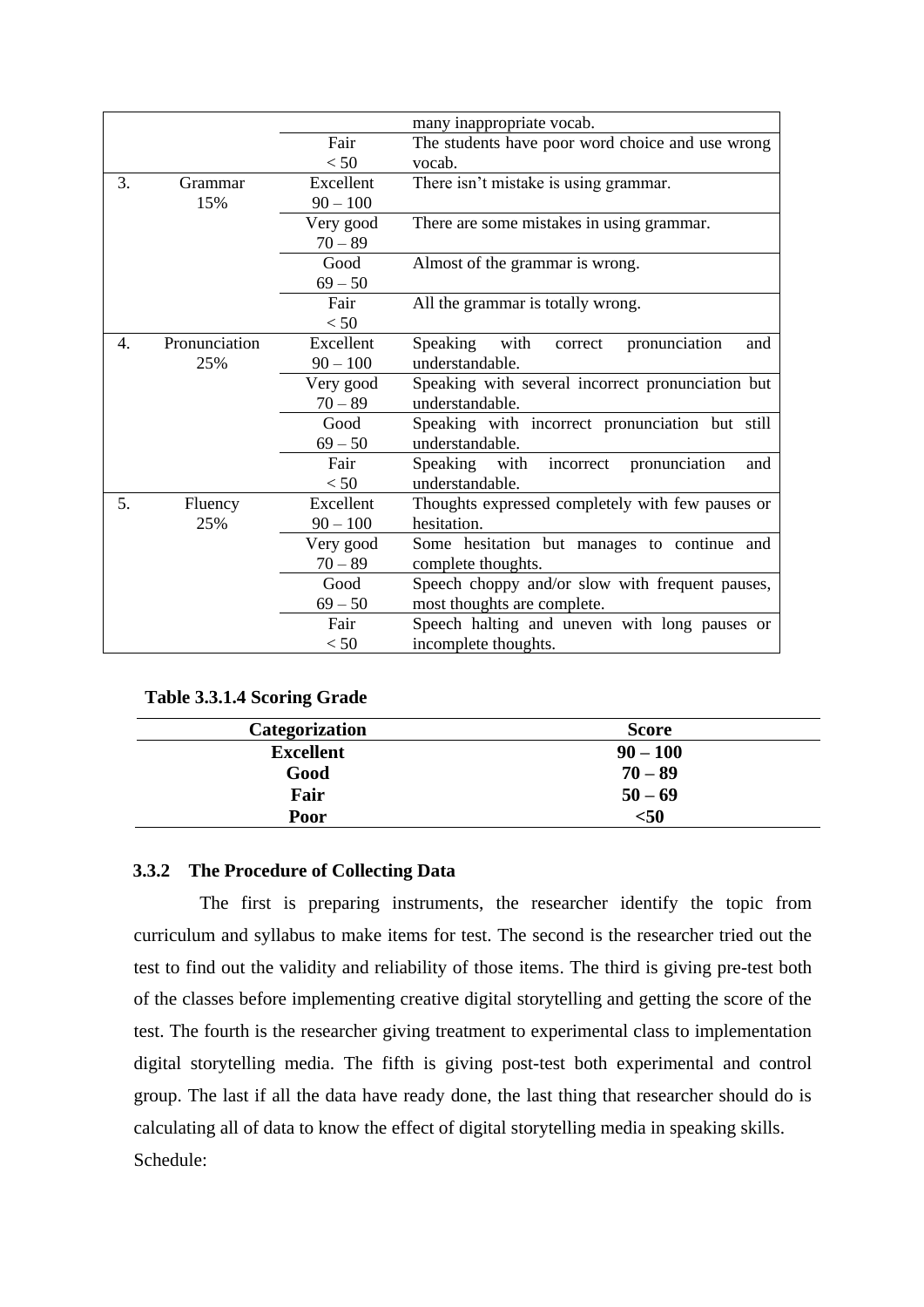### **Table 3.3.2 Schedule**

| No. | <b>Meeting</b>  | <b>Activities</b>                                        |
|-----|-----------------|----------------------------------------------------------|
| 1.  | First meeting   | Giving pre-test for experimental and control group       |
| 2.  | Second meeting  | Giving first treatment using digital storytelling media  |
| 3.  | Third meeting   | Giving second treatment using digital storytelling media |
| 4.  | Fourth meeting  | Giving third treatment using digital storytelling media  |
| 5.  | Fifth meeting   | Giving fourth treatment using digital storytelling media |
| 6.  | Sixth meeting   | Giving fifth treatment using digital storytelling media  |
| 7.  | Seventh meeting | Giving sixth treatment using digital storytelling media  |
| 8.  | Sixth meeting   | Giving post-test for experimental and control group      |

# **3.4 Data Analysis**

### **3.4.1 Homogeneity Test of Variance**

For homogeneity test, the researcher used one Levene'e test of homogeneity test in SPSS 16.0 version. The purpose of this test was to analyze the variances of the observation in experimental and control group were equal, because the researcher could not random the students so, homogeneity test was necessary to make sure the students in both of the class had the same ability in speaking skills or not and the researcher could conduct the treatment. The test of Levene's test (P) was defined as follows:

$$
W = \frac{(N-k)}{(k-1)} \frac{\sum_{i=1}^{k} N_i (Z_i - Z_i)^2}{\sum_{i=1}^{k} \sum_{j=1}^{n} (Z_i - Z_i)^2}
$$

Where

- W : Result of test<br>K : Number of di
- : Number of different groups to which sample case belongs
- N : Total number of cases in all groups
- Ni : Number of cases in  $i^{th}$  groups
- Yij : Value of the measured variable for  $j<sup>th</sup>$  case from  $i<sup>th</sup>$  group

# Zij =  $|Y_{ii} - \gamma_{i}|\rangle$ , yi is mean of i – th group Zij =  $|Y_{ij}-\gamma_i|$ , yi is median of i – th group

The significance of W was tasted against  $F(\alpha, K-1, N-K)$  where F was a quintile of the F-test distribution, which k-1 and N-k its degree of freedom, and  $\alpha$  was the chosen level of significance (0.05 or 0.01).

The procedure in analyzing the homogeneity by using SPSS VERSION 16.0 were as follows: after the pre-test data both experimental and control groups were input, then clicked Analyze→ Compare Mean → Independent Sample t-Test, in Independent Sample t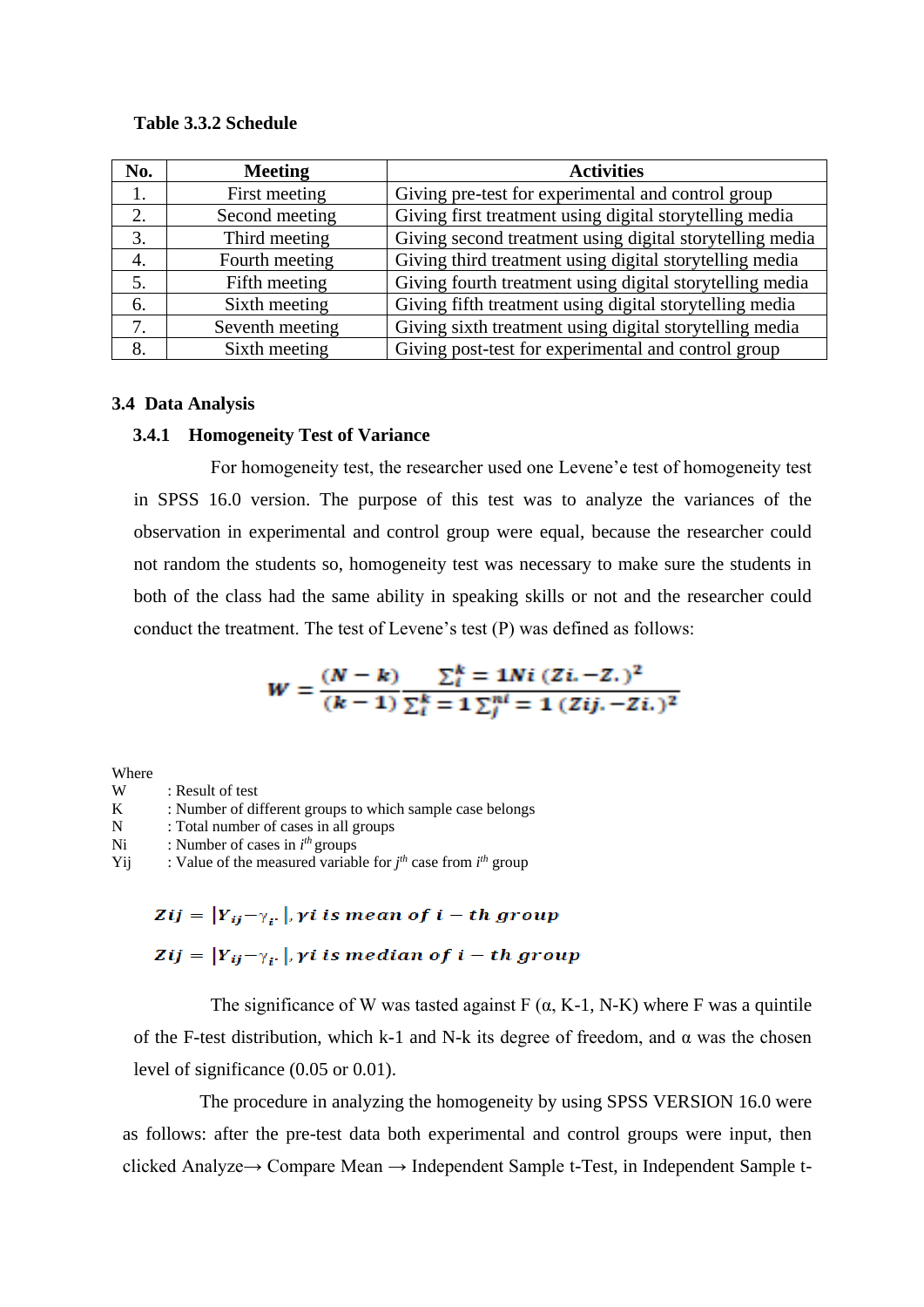Test menu, input the score variable into Test Variable column and the group variables, then defined groups, put code 1 for the experimental group in group 1 and code 2 for the control group in group 2, continue then click OK.

# **3.4.2 Technique of Analyzing Data**

The purpose of analyzing data was to answer the research problem with getting through pre-test and post-test. In this study, the researcher analyzed the data by using independent t-Test in SPSS 16.0. The researcher used independent sample t-Test because the sample was small and the groups were independent. It was carried out to decide whether there was significant different between the experimental and control group after one month treatment. Assumption for the independent t-Test: a) Independence: Observation within each sample must be independent, they do not influence each other. b) Amount of subject in every group is same or neared. c) Normal distribution: The score in each population must be normally distributed. d) Homogeneity of Variance: two populations must be equal variances (the degree to which the distributions are spread out is approximately equal). In this research, the researcher did not use normality distribution because our data is parametric. There are two kinds of parametric data, they are ratio and interval. The data in this study is including ratio. The result data in ratio is definite homogeny and normal distribution.

### **3.4.3 Hypothesis Testing Using Independent Sample t-Test**

The used of independent t-Test is to find out the significant differences of digital storytelling for increasing students speaking skills between the experimental group and control group. The steps of t-Test calculating were:

1. Test the hypothesis of the research and setting  $\alpha$  (alpha) level at 0.05 (two tailed test). The hypothesis could be formulated as follow:

Null hypothesis is  $\mu$ 1- $\mu$ 2 = 0 ( $\mu$ 1= $\mu$ 2)

Alternative hypothesis is  $\mu$ 1- $\mu$ 2  $\neq$  0 ( $\mu$ 1 $\neq$  $\mu$ 2)

H<sub>O</sub> : There is no significant different score of the students before and after being taught using digital storytelling media at the X grade students of SMA Ma'arif NU Benjeng.

 $H_1$  : There is significant different score of the students before and after being taught using digital storytelling media at the X grade students of SMA Ma'arif NU Benjeng.

2. Finding t-value using Independent t-Test and comparing the probability with the level of significance the hypothesis. After the score were computed in SPSS 16.0 version, then saw the output of Independent t-Test and interpreted the output that if gig (2 tailed)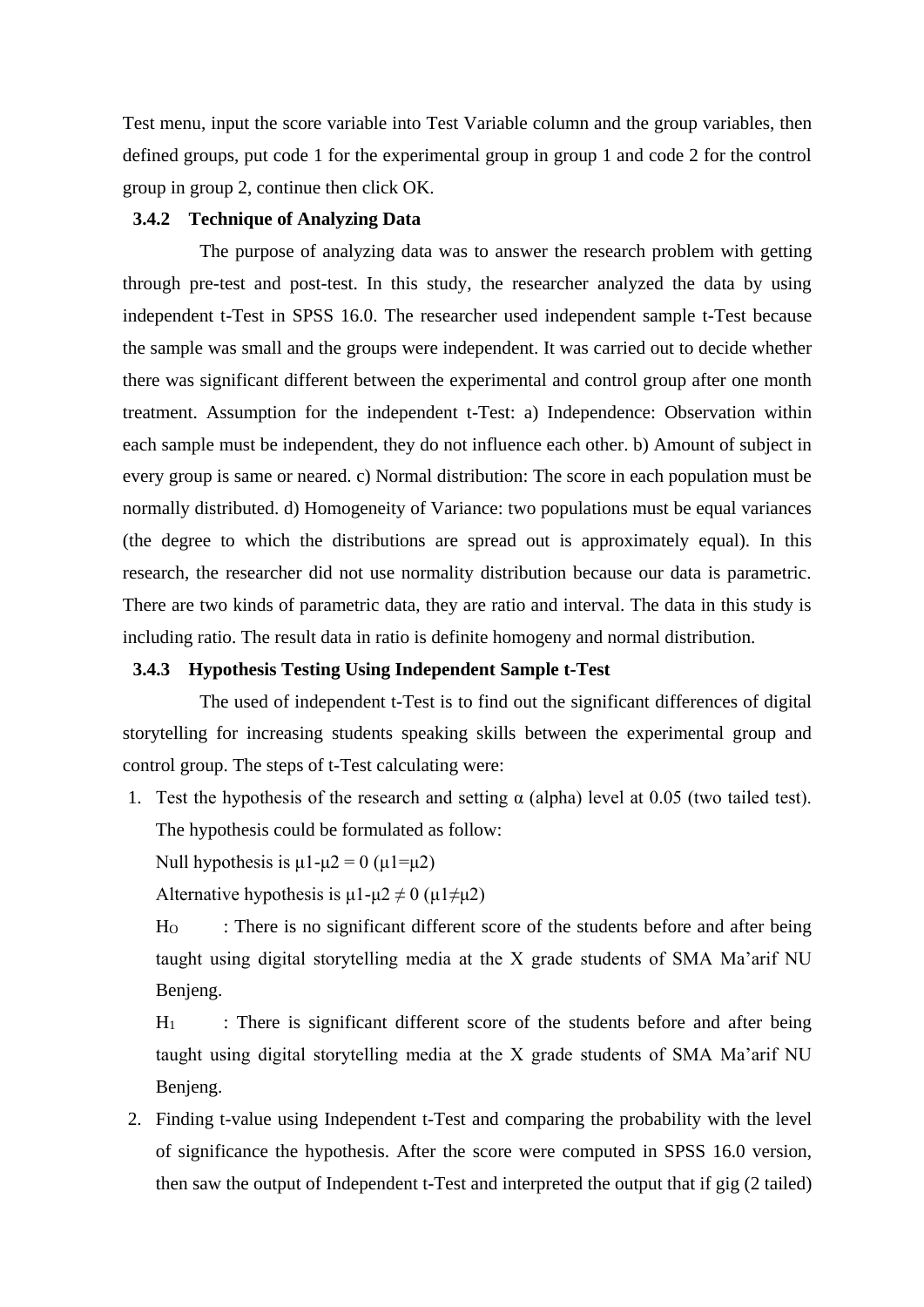$>\alpha$  (0.05), the researcher should accept the H<sub>O</sub> but if sig (2 tailed) < (0.05) so the researcher can reject  $H_0$  it means  $H_1$  is accepted.

T-Test was calculated in order to find out the comparison of two means between experimental and control group in pre-test and post-test. In analyzing the data the researcher used independent t-Test formula. In calculating t-Test, the formula was as follow:

$$
t = \frac{(x_1 - x_2) - (\mu_1 - \mu_2)}{Sx_1 - x_2}
$$

| : t value<br>t                            |  |
|-------------------------------------------|--|
| : Average group 1<br>$X_1$                |  |
| : Average group 2<br>X <sub>2</sub>       |  |
| S<br>: Standard error of two groups       |  |
| : Always defaults to 0<br>$\mu_1 - \mu_2$ |  |

$$
Sx_1 - x_2 = \frac{\sqrt{S^2 \text{pooled} + S^2 \text{pooled}}}{n_1 + n_2}
$$

Where  $Sx_1 - x_2$  : Standard error of two groups S<sup>2</sup>pooled : Variants of two groups  $n_1$  : Number of sample group 1  $n_2$  : Number of sample group 2 Pooled variance :The average of two sample variances, allowing the larger sample to weight more heavily.

# Formula:

Estimated standard error of the difference

$$
S_{x_1-x_2} = \frac{\sqrt{(SS_1 + SS_2)(1+1)}}{(n_1 + n_2) (n_1 + n_2)}
$$

In calculating t-test, the researcher uses SPSS 16.0 version. The first steps, input the data of post-test in SPSS program between experimental and control group, then click Analyze then Compare Mean Then Independent Sample T-Test. In Independent Sample T-Test, input the score variable into Test Variable column, and group variable Grouping